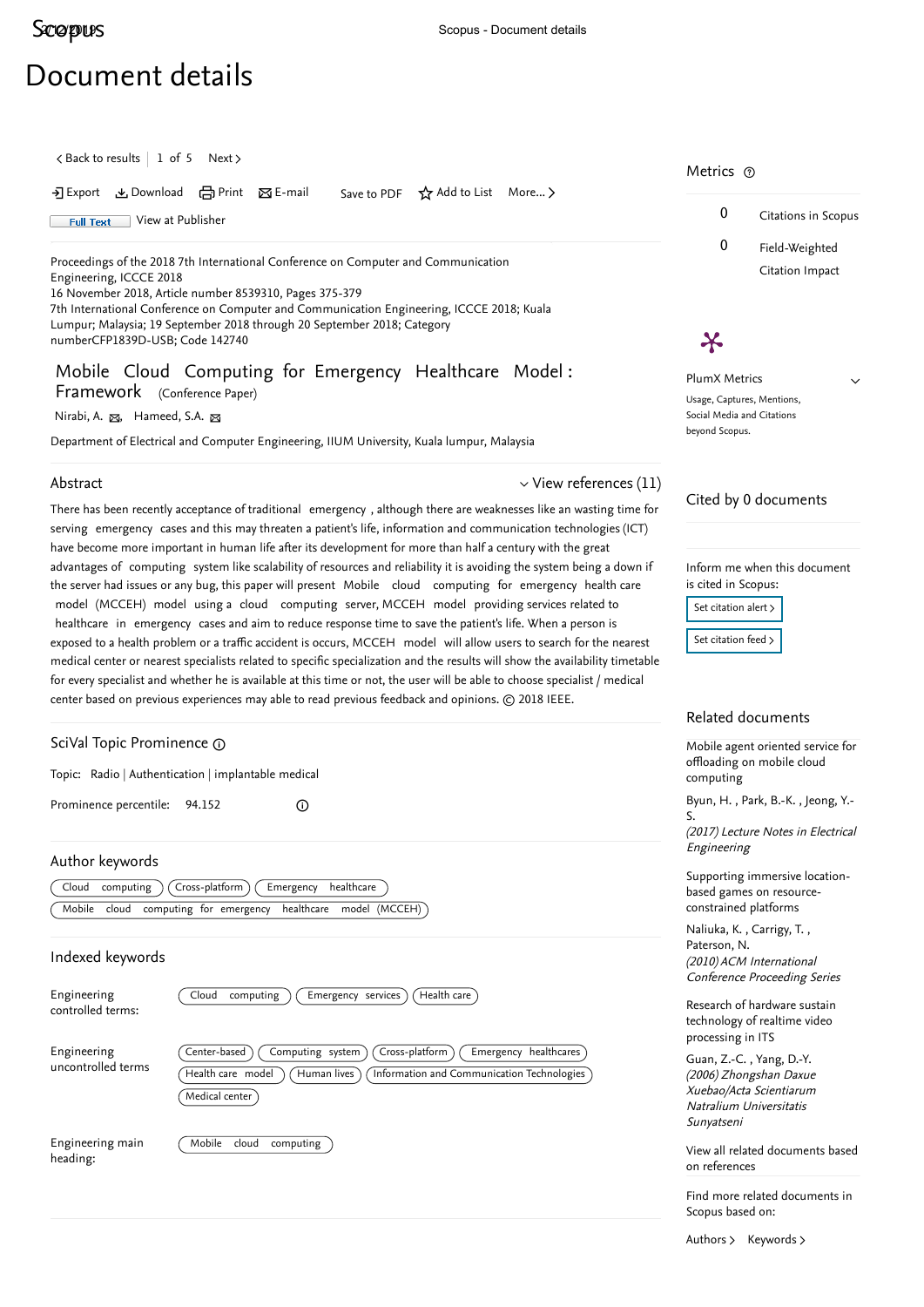<span id="page-1-0"></span>

|                                                                  | ISBN: 978-153866991-4                                                                                                                                           | DOI: 10.1109/ICCCE.2018.8539310                                                                        |  |  |  |  |
|------------------------------------------------------------------|-----------------------------------------------------------------------------------------------------------------------------------------------------------------|--------------------------------------------------------------------------------------------------------|--|--|--|--|
| Source Type: Conference Proceeding<br>Original language: English |                                                                                                                                                                 | Document Type: Conference Paper<br>Publisher: Institute of Electrical and Electronics Engineers Inc.   |  |  |  |  |
| View in search results format ><br>References (11)               |                                                                                                                                                                 |                                                                                                        |  |  |  |  |
| All                                                              | en Print<br>$\boxtimes$ E-mail<br>Export                                                                                                                        | Save to PDF<br>Create bibliography                                                                     |  |  |  |  |
| $\perp$ 1                                                        | Hazzaa, A., Dan, G.<br>(2015) First Responder Help Facilitated by the Mobile Cloud<br>IEEE Xplore: 1-8 30 November                                              |                                                                                                        |  |  |  |  |
| 2                                                                | Shihab, A.H., Shahina, S., Nur, H., Aisha, H., Othman, K.<br>(2011) Web-based Database and SMS to Facilitate Healthcare Medical Emergency<br>January 17-20      |                                                                                                        |  |  |  |  |
| 3                                                                | Kumar, D.R., ManjupPriya, S.<br>Cloud based M-Healthcare emergency using SPOC                                                                                   |                                                                                                        |  |  |  |  |
|                                                                  | 292. Cited 2 times.<br>ISBN: 978-147993447-8<br>doi: 10.1109/ICoAC.2013.6921965                                                                                 | (2014) 2013 5th International Conference on Advanced Computing, ICoAC 2013, art. no. 6921965, pp. 286- |  |  |  |  |
|                                                                  | View at Publisher                                                                                                                                               |                                                                                                        |  |  |  |  |
| $\begin{array}{c} \end{array}$                                   | Hazzaa, A., Dan, G.<br>(2015) First Responder Help Facilitated by the Mobile Cloud<br>IEEE Xplore30 November                                                    |                                                                                                        |  |  |  |  |
| 5                                                                | Hazzaa, A.<br>Swift personal emergency help facilitated by the mobile cloud<br>(2001) High Performance Computing and Networking, 10 (1).                        |                                                                                                        |  |  |  |  |
| $\perp$ 6                                                        | Almadani, B., Bin-Yahya, M., Shakshuki, E.M.                                                                                                                    |                                                                                                        |  |  |  |  |
|                                                                  | E-AMBULANCE: Real-time integration platform for heterogeneous medical telemetry<br>system (Open Access)                                                         |                                                                                                        |  |  |  |  |
|                                                                  | (2015) Procedia Computer Science, 63, pp. 400-407. Cited 10 times.<br>http://www.sciencedirect.com/science/journal/18770509<br>doi: 10.1016/j.procs.2015.08.359 |                                                                                                        |  |  |  |  |
|                                                                  | View at Publisher                                                                                                                                               |                                                                                                        |  |  |  |  |
| 7                                                                | Vassiliki, K., Flora, M., George, V.<br><b>IEEE Xplore</b>                                                                                                      | (2012) An Android-Enabled Mobile Framework for Ubiquitous Access to Cloud Emergency Medical Services   |  |  |  |  |
| 8                                                                | Dinh, H.T., Lee, C., Niyato, D., Wang, P.<br>A survey of mobile cloud computing: Architecture, applications, and approaches                                     |                                                                                                        |  |  |  |  |
|                                                                  | (Open Access)                                                                                                                                                   |                                                                                                        |  |  |  |  |
|                                                                  |                                                                                                                                                                 | (2013) Wireless Communications and Mobile Computing, 13 (18), pp. 1587-1611. Cited 877 times.          |  |  |  |  |

[View at Publisher](https://www.scopus.com/redirect/linking.uri?targetURL=https%3a%2f%2fdoi.org%2f10.1002%2fwcm.1203&locationID=3&categoryID=4&eid=2-s2.0-84888322916&issn=15308669&linkType=ViewAtPublisher&year=2013&origin=reflist&dig=f0659db9ef0adb661813619051e0d132&recordRank=)

doi: 10.1002/wcm.1203